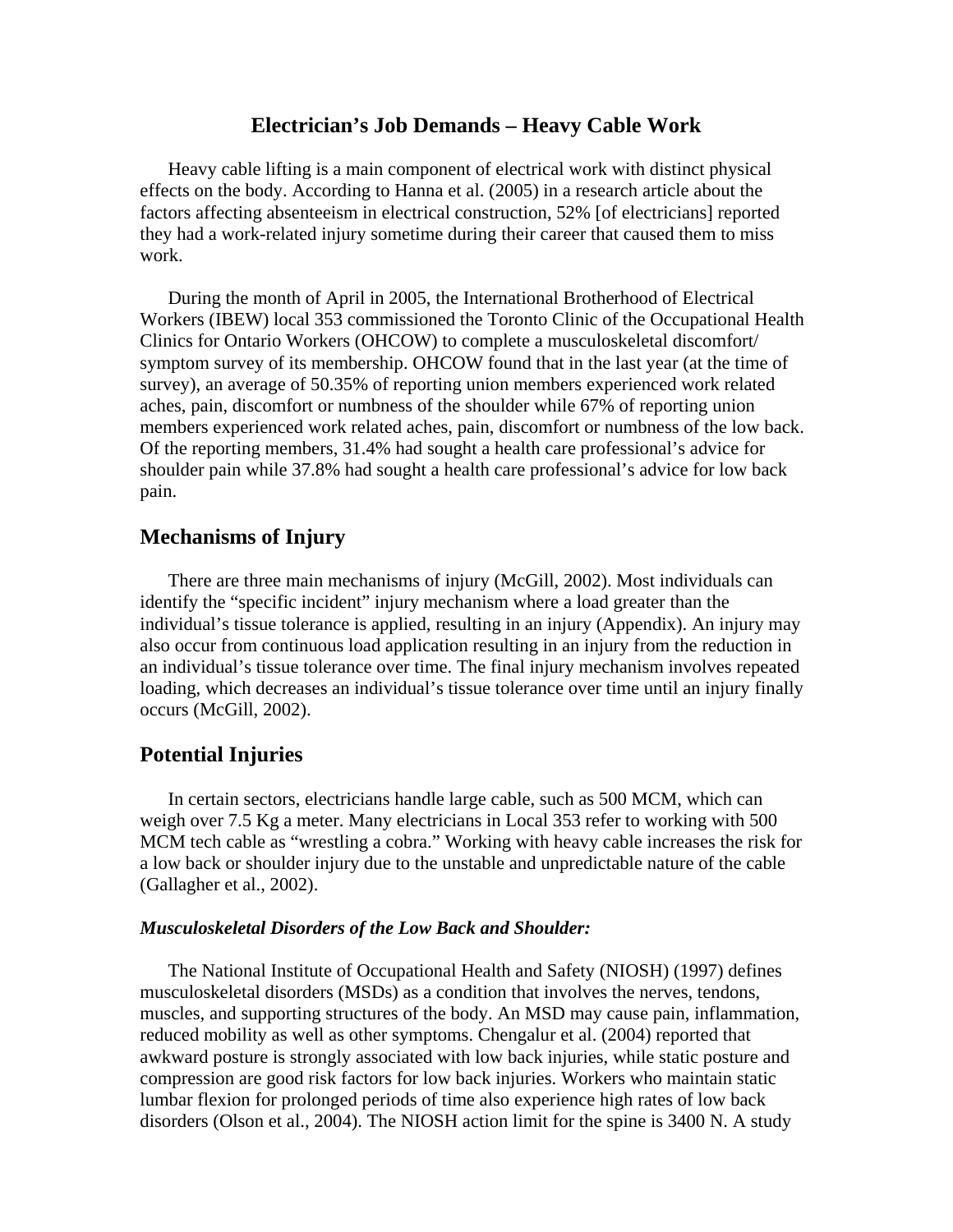by Gallagher et al. (2002) found that average compression values for tested heavy cable lifting tasks exceeded the NIOSH action limit, placing the spine at risk for a musculoskeletal injury.

 NIOSH (1997) states that repeated or sustained shoulder flexion and abduction greater than 60 degrees from neutral is positively associated with shoulder MSDs and shoulder tendonitis. When the shoulder nears its end range of motion in overhead work settings, stretching and compression of tendons and nerves occurs limiting blood flow to the joint and damaging tissues. The longer a fixed or awkward body position is held, the greater the risk of developing MSDs (CCOHS, 2002).

#### **Risk Factors for Injuries**

 There is great similarity in heavy cable work performed by electricians and miners. In both cases, electricians and miners often work with heavy cable in physical environments that prevent a neutral spine posture from being used. Therefore the workers usually adopt a stooped or kneeling posture, which greatly increases the risk of incurring a spinal injury (Gallagher et al., 2002; McGill, 2002). Researchers believe that workers may choose to adopt a stooped posture because it allows them to recruit muscular motor units in the leg, allowing the workers to create more physical force to support a load. Although the increase in muscular force allows an electrician to support a greater amount of weight, stooping involves deep trunk flexion, increasing the compressive and shear forces on the spine due to the increase in weight being handled (Gallagher et al., 1988). To decrease the risk of a low back injury, a single electrician should lift less cable or the work should be completed with two or more workers.

 Gallagher et al. (1988, 1997, 2002) examined the effect of heavy cable lifting while in a kneeling posture. A kneeling posture limits the use of the leg musculature in the force production required to lift heavy cable. A kneeling posture also decreases mobility, causing workers to use spinal torsion (twisting) in order to accomplish tasks. Frequent torso motion and spinal deviations are low back injury risk factors. The spine's load bearing is also reduced when in a twisted position further complicating the spine's risk of injury (McGill, 2002).

 With larger wiring jobs, an electrician is required to install and lift heavy cable in bigger quantities. The increase in weight associated with lifting more cable increases spinal musculature recruitment, increasing the risk of a low back MSD. Heavy cable is also unstable and prone to moving about. Therefore an electrician must also exert more force to stabilize him/herself and the cable, increasing muscular recruitment, which again, increases MSD risk (Gallagher et al., 2002).

 When installing heavy cable, an electrician will eventually need to hold the cable in place with one arm in order to secure it with the other causing asymmetry of movement (Kingma & Dieen, 2004). Asymmetrical lifting movement increases spinal compression, increasing the risk for a spinal injury and also places more load on the shoulder further increasing the shoulder's risk of injury (Marras & Davis, 1998).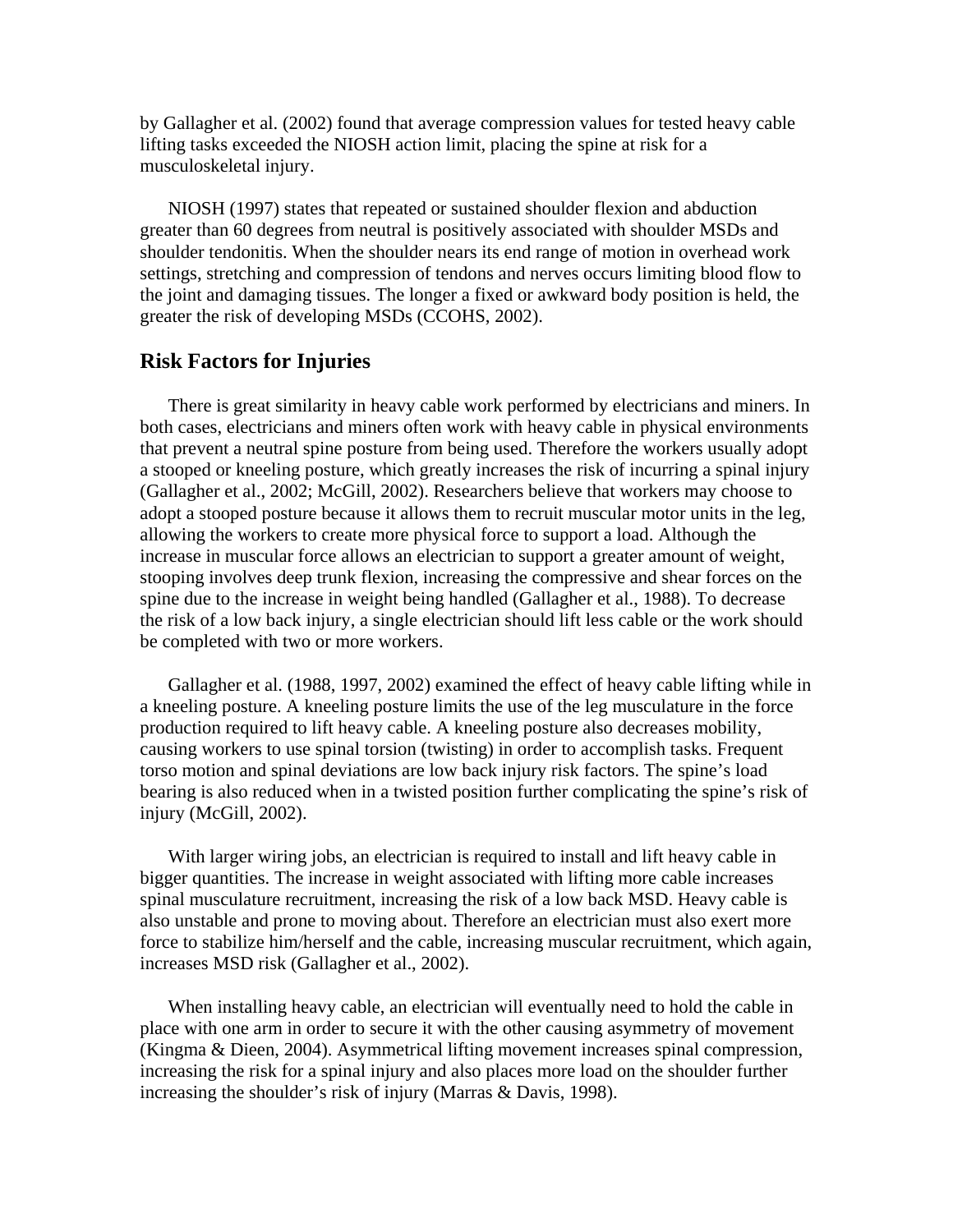It is also important to note that the greater the force required to sustain a posture or lift heavy cable, the quicker an individual will become fatigued (Hagberg et al., 1995). Therefore, as the amount of heavy cable lifted increases, an individual may become more fatigued increasing the risk of a low back or shoulder injury. Hagberg et al. (1995) also noted that the longer a static posture is held, the greater the need for recovery time between work activities or work shifts.

**Prepared by:** Jennifer Yorke B. Sc. (Hon. Kin.) **Supervised by:** Syed Naqvi – PhD CCPE CPE (Ergonomist, OHCOW Inc.), David Mijatovic – BSc MHSc (Ergonomist, OHCOW Inc.) & Gary Majesky (IBEW LU 353)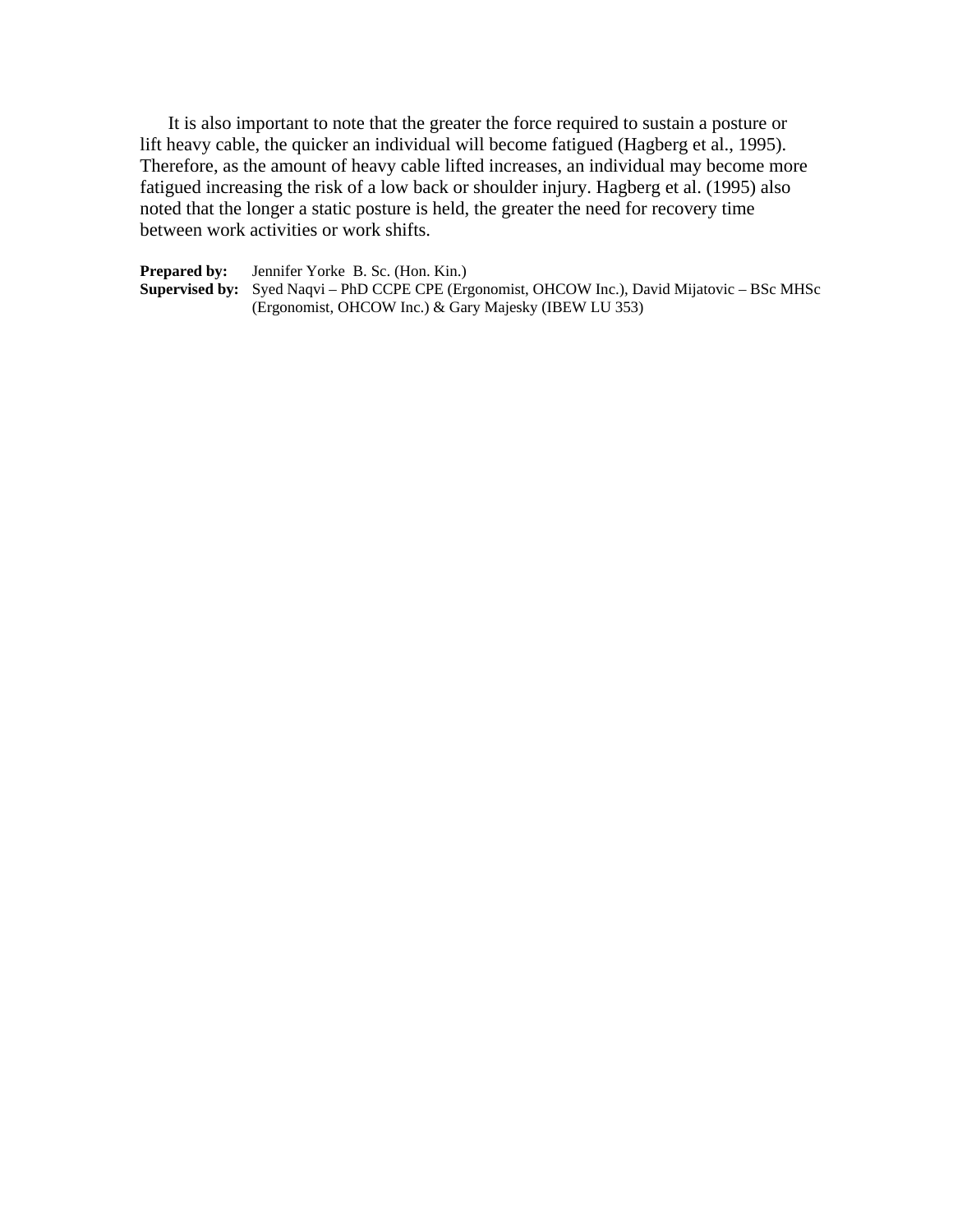## **Appendix**

**Injury Mechanisms** (McGill, 2002)

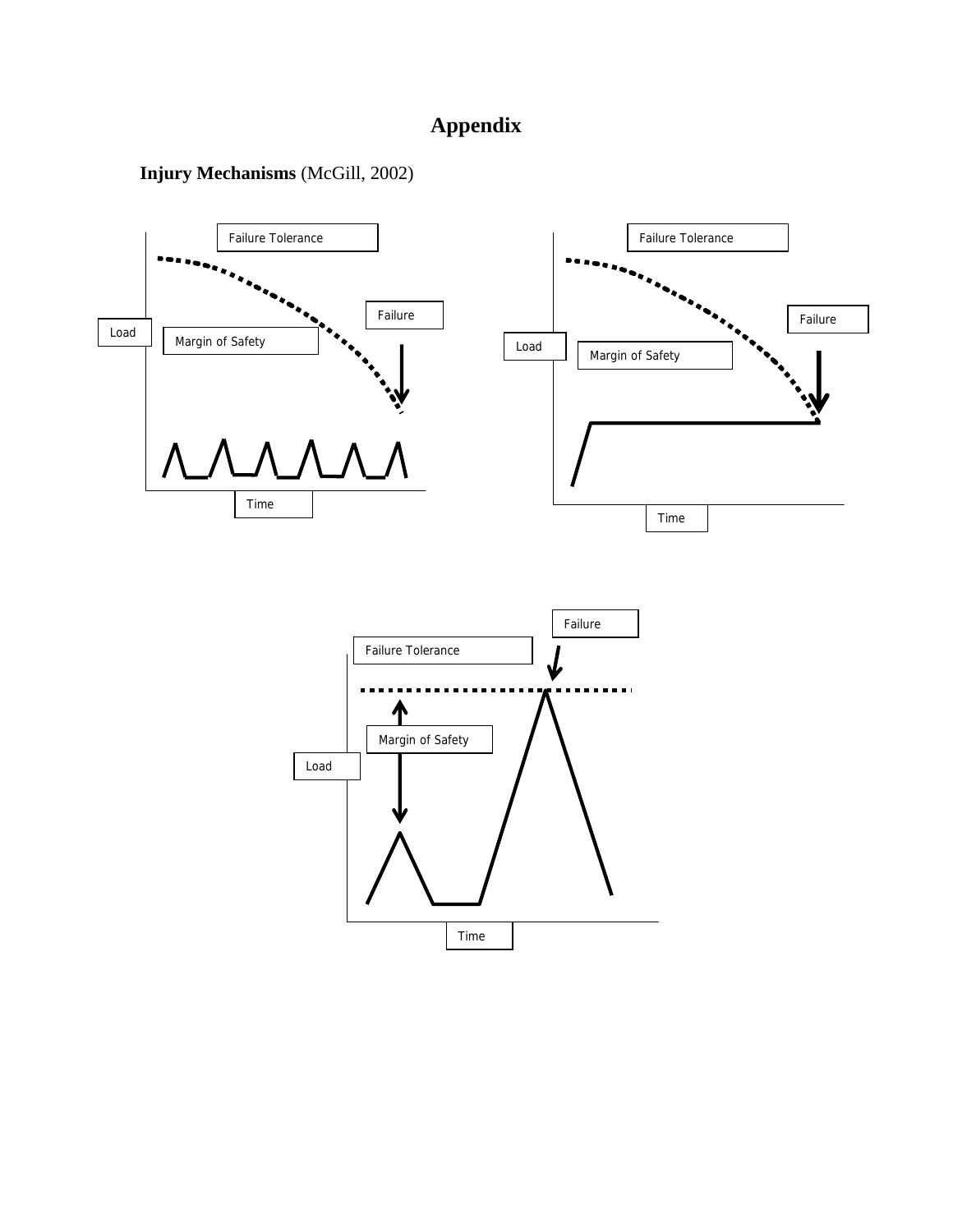### **Table 1** (Chengalur et al., 2004)

| <b>Risk Factor</b> | <b>Low Back</b> | Distal Upper<br><b>Extremities</b> | Neck and<br>Shoulders |
|--------------------|-----------------|------------------------------------|-----------------------|
| Force              | Strong          | Strong                             | Strong                |
| Awkward Posture    | Strong          | Strong                             | Strong                |
| Static Posture     | Good            | Good                               | Good                  |
| Repetition         | Good            | Strong                             | Strong                |
| Dynamic Factors    | Good            | Weak                               | Weak                  |
| Compression        | Good            | Weak                               | Weak                  |
| Vibration          | Strong          | Strong                             | Weak                  |
| Combined           | Good            | Strong                             | Good                  |

| Primary Job Risk Factors Considered in Major Reviews |  |  |  |  |  |  |
|------------------------------------------------------|--|--|--|--|--|--|
|------------------------------------------------------|--|--|--|--|--|--|

Strong = strongly correlated risk factor for MSDs in the low back/distal upper extremities/neck & shoulders Good = strongly correlated risk factor for MSDs in the low back/distal upper extremities/neck & shoulders Weak = weakly correlated risk factor for MSDs in the low back/distal upper extremities/neck & shoulders

|  | Table 2: Static Work Duration as a Function of Intensity (Rodgers et al., 1986) |  |  |  |  |
|--|---------------------------------------------------------------------------------|--|--|--|--|
|--|---------------------------------------------------------------------------------|--|--|--|--|

| <b>Percent of Maximum Static Strength</b> | <b>Maximum Endurance Time</b> |
|-------------------------------------------|-------------------------------|
| 100                                       | 6 seconds                     |
| 75                                        | 21 seconds                    |
| 50                                        | 1 minute                      |
| 25                                        | 3.4 minutes                   |
| 15                                        | >4 minutes                    |
|                                           |                               |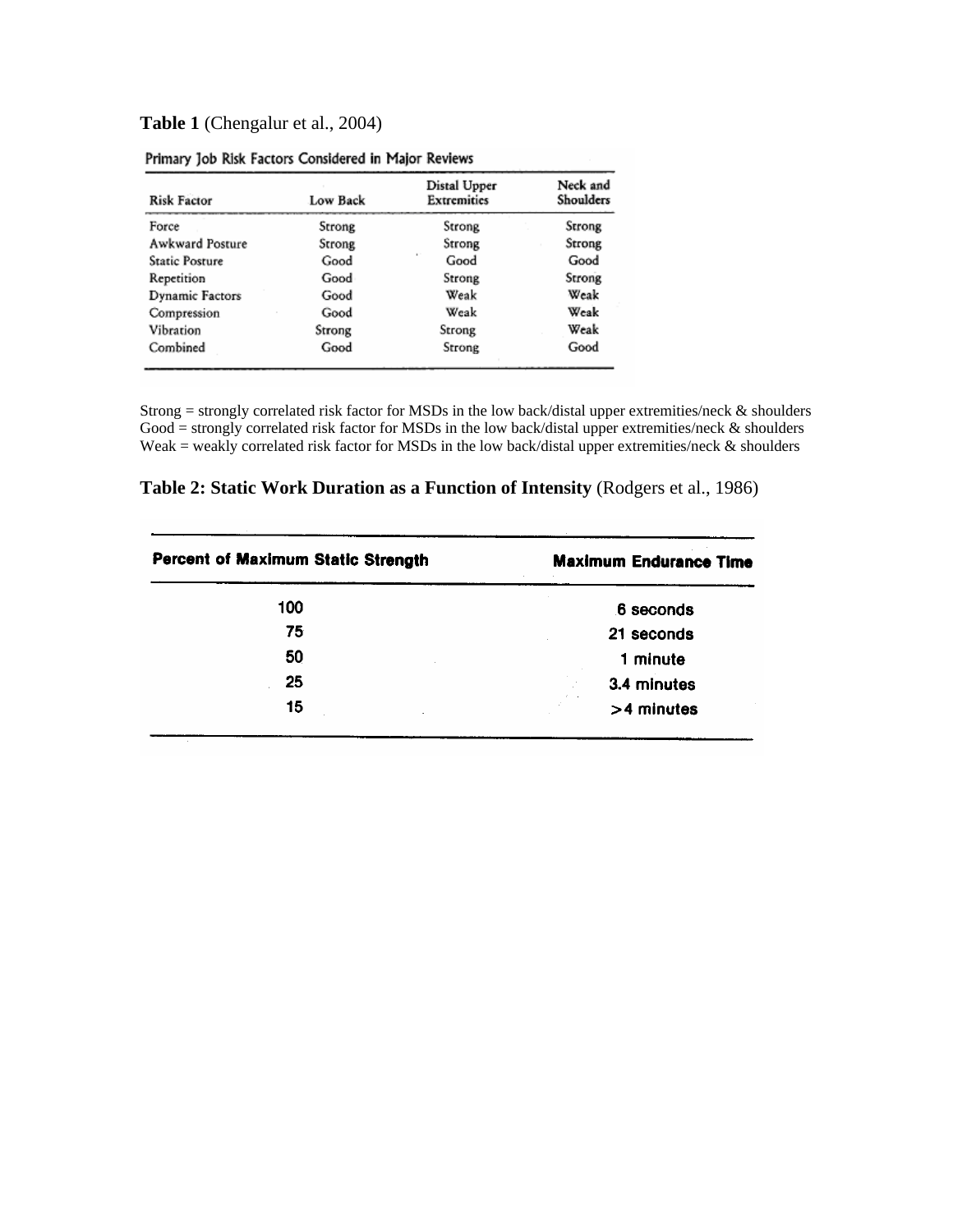# Recovery Time Needs for Three Levels of Effort for Different Effort<br>Durations (Rodgers 1998)

Effort time plus recovery time is the time before repeating to avoid accumulating fatigue on a task.

| Continuous Effort                                                                             | Recovery Time Needed for Nonfatiguing<br>Work (seconds) |                         |                         |  |
|-----------------------------------------------------------------------------------------------|---------------------------------------------------------|-------------------------|-------------------------|--|
| Time (seconds)                                                                                | Heavy                                                   | Moderate                | <b>Light Effort</b>     |  |
| $\mathbf{1}% _{T}\left  \mathcal{I}\right  _{T}=\mathbf{1}_{T}\left  \mathcal{I}\right  _{T}$ | $\mathbf 1$                                             | $\mathbf 1$             | $\pmb{0}$               |  |
| $\overline{\mathbf{c}}$                                                                       | 3                                                       | $\overline{\mathbf{c}}$ | $\mathbf{1}$            |  |
| $\mathfrak{z}$                                                                                | 4                                                       | $\overline{\mathbf{2}}$ | $\mathbf{1}$            |  |
| 4                                                                                             | 9                                                       | 3                       | $\mathbf{1}$            |  |
| 5                                                                                             | 14                                                      | 3                       | $\mathbf 1$             |  |
| 6                                                                                             | 18                                                      | 4                       | $\mathbf{1}$            |  |
| 7                                                                                             | 27                                                      | 5                       | $\mathbf 1$             |  |
| 8                                                                                             | 35                                                      | 8                       | $\mathbf 1$             |  |
| 9                                                                                             | 49                                                      | 11                      | $\mathbf 1$             |  |
| 10                                                                                            | 57                                                      | 14                      | 2                       |  |
| 11                                                                                            | 62                                                      | 17                      | 2                       |  |
| 12                                                                                            | 74                                                      | 20                      | 3                       |  |
| 13                                                                                            | 97                                                      | 24                      | 3                       |  |
| 14                                                                                            | 111                                                     | 28                      | 3                       |  |
| 15                                                                                            | 135                                                     | 32                      | 3                       |  |
| 16                                                                                            | 149                                                     | 36                      | 3                       |  |
| 17                                                                                            | 158                                                     | 43                      | 3                       |  |
| 18                                                                                            | 167                                                     | 48                      | $\overline{\mathbf{4}}$ |  |
| 19                                                                                            | 186                                                     | 53                      | 4                       |  |
| 20                                                                                            | 220                                                     | 57                      | 5                       |  |
| 21                                                                                            |                                                         | 62                      | 5                       |  |
| 22                                                                                            |                                                         | 67                      | 5                       |  |
| 23                                                                                            |                                                         | 73                      | 5                       |  |
| 24                                                                                            |                                                         | 79                      | 5                       |  |
| 25                                                                                            |                                                         | 86                      | 5                       |  |
| 30                                                                                            |                                                         |                         | 11                      |  |
| 35                                                                                            |                                                         |                         | 13                      |  |
| 40                                                                                            |                                                         |                         | 15                      |  |
| 45                                                                                            |                                                         |                         | 17                      |  |
| 50                                                                                            |                                                         |                         | 20                      |  |
| 55                                                                                            |                                                         |                         | 25                      |  |
| 60                                                                                            |                                                         |                         | 40                      |  |
|                                                                                               |                                                         |                         |                         |  |

Source: Chengalur et al., 2004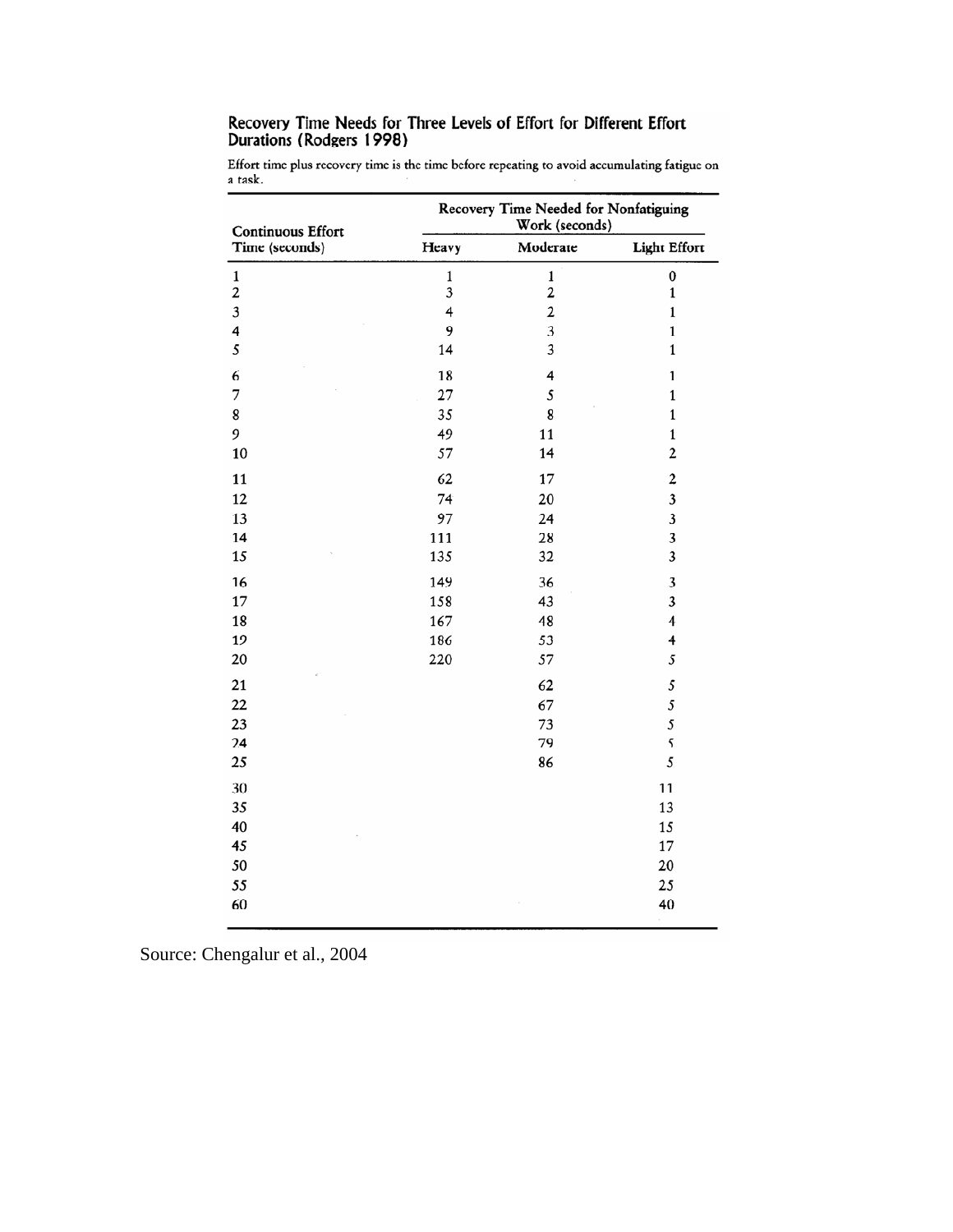#### **References**

- Canadian Center for Occupational Health and Safety (2005, December 12). *Work Related Musculoskeletal Disorders.* Retrieved August 1, 2006, from http://www.ccohs.ca/oshanswers/diseases/rmirsi.html
- Chengalur, S.N., Rodgers, S. & Bernard, T. (2004). *Kodak's Ergonomic Design for People at Work*. New York: John Wiley & Sons, Inc.
- Gallagher, S., Hamrick, C., Cornelius, K. & Redfern, M. (2001). The Effects of Restricted Workspace on Lumbar Spine Loading. *Occupational Ergonomics*, 2, 201- 213.
- Gallagher, S., Hamrick, C. & Love, A. (1997). Biomechanical Modelling of Asymmetric Lifting Tasks in Constrained Lifting Postures. *Ergonomics and Musculoskeletal Disorders: Research on Manual Materials Handling*, 86-90.
- Gallagher, S., Marras, W. & Bobick, T. (1988). Lifting in Stooped and Kneeling Postures: Effects on Lifting Capacity, Metabolic Costs, and Electromyography of Eight Trunk Muscles. *International Journal of Industrial Ergonomics*, 3, 65-76.
- Gallagher, S., Marras, W., Davis, K. & Kovacs, K. (2002). Effects of Posture on Dynamic Back Loading During a Cable Lifting Task. *Ergonomics*, 45, 380-398.
- Hagberg, M., Silverstein, B., Wells, R., Smith, M., Hendrick, H., Carayon, P. & Perusse, M. (1995). *Work Related Musculoskeletal Disorders (WMSDs): A Reference Book for Prevention*. Great Britain: Taylor & Francis.
- Hanna, A. S., Menches, C.L., Sullivan, K.T. & Sargent, J. (2005). Factors affecting absenteeism in electrical construction. *Journal of Construction Engineering and Management*, 131, 1212-1218.
- Hagberg, M., Silverstein, B., Wells, R., Smith, M., Hendrick, H., Carayon, P. & Perusse, M. (1995). *Work Related Musculoskeletal Disorders (WMSDs): A Reference Book for Prevention*. Great Britain: Taylor & Francis.
- Kingma, I. & Dieen, J. (2004). Lifting Over an Obstacle: Effects of One-Hand Lifting and Hand Support on Trunk Kinematics and Low Back Loading. *Journal of Biomechanics*, 37, 249-255.
- Marras, W. & Davis, K. (1998). Spine Loading During Asymmetric Lifting Using One Versus Two Hands. *Ergonomics*, 41, 817-834.
- McGill, S. (2002). *Low Back Disorders: Evidence-Based Prevention and Rehabilitation*. Ontario: Human Kinetics.

Musculoskeletal Disorders and Workplace Factors: *A Critical Review of Epidemiologic*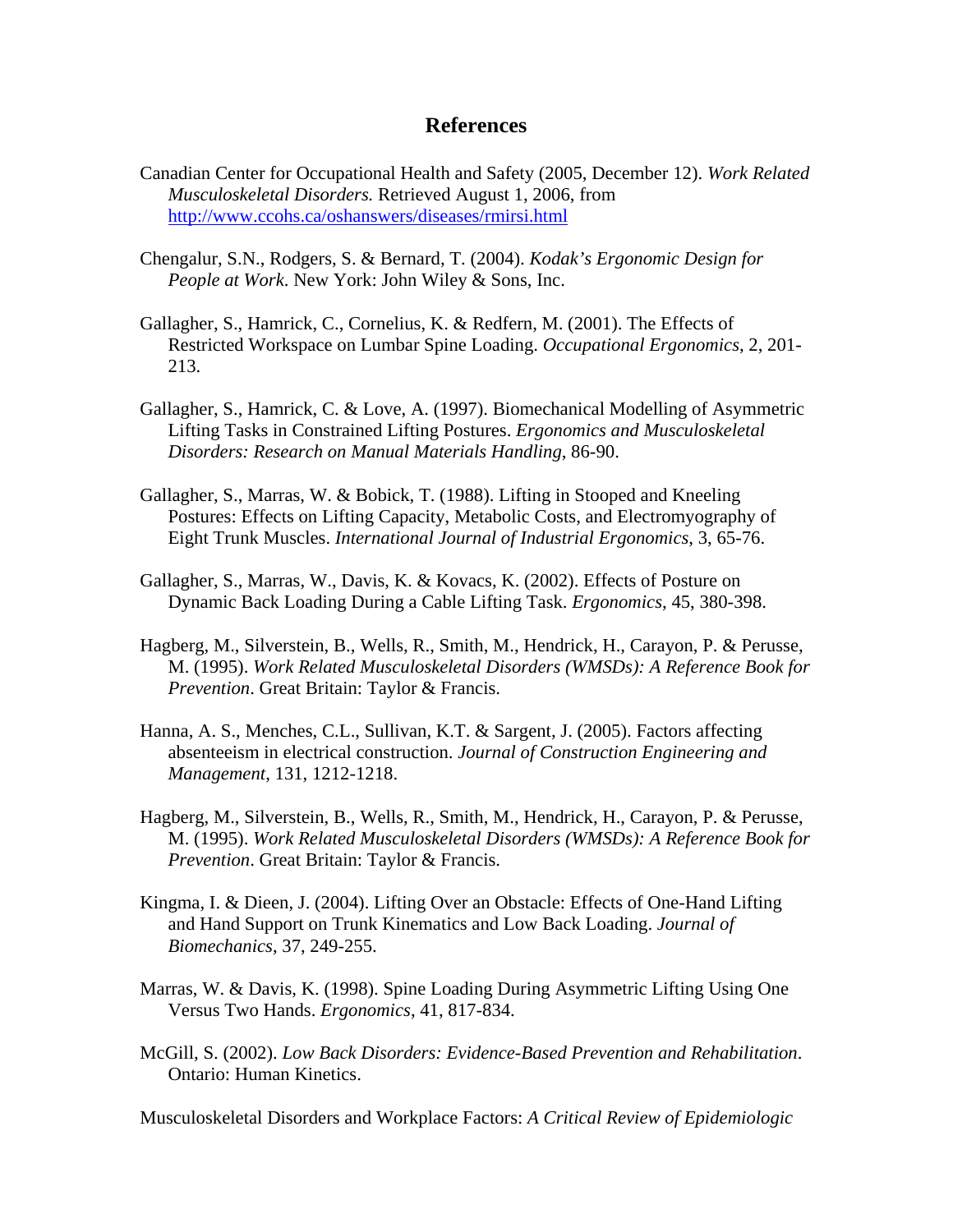*Evidence for Work-Related Musculoskeletal Disorders of the Neck, Upper Extremity,*  and Low Back, U.S. Department of Health and Human Services, 2<sup>nd</sup> printing. (1997).

- Occupational Health Clinics for Ontario Workers (2006). *Discomfort Survey Results.*  Retrieved August 3, 2006 from [http://www.ibew353.org/survey%20results.pdf](http://ohcow.on.ca/resources/handbooks/havs/HAVS.htm)
- Olson, M., Li, L. & Solomonow, M. (2004). Flexion-Relaxation Response to Cyclic Lumbar Flexion. *Clinical Biomechanics*, 19, 769-776.